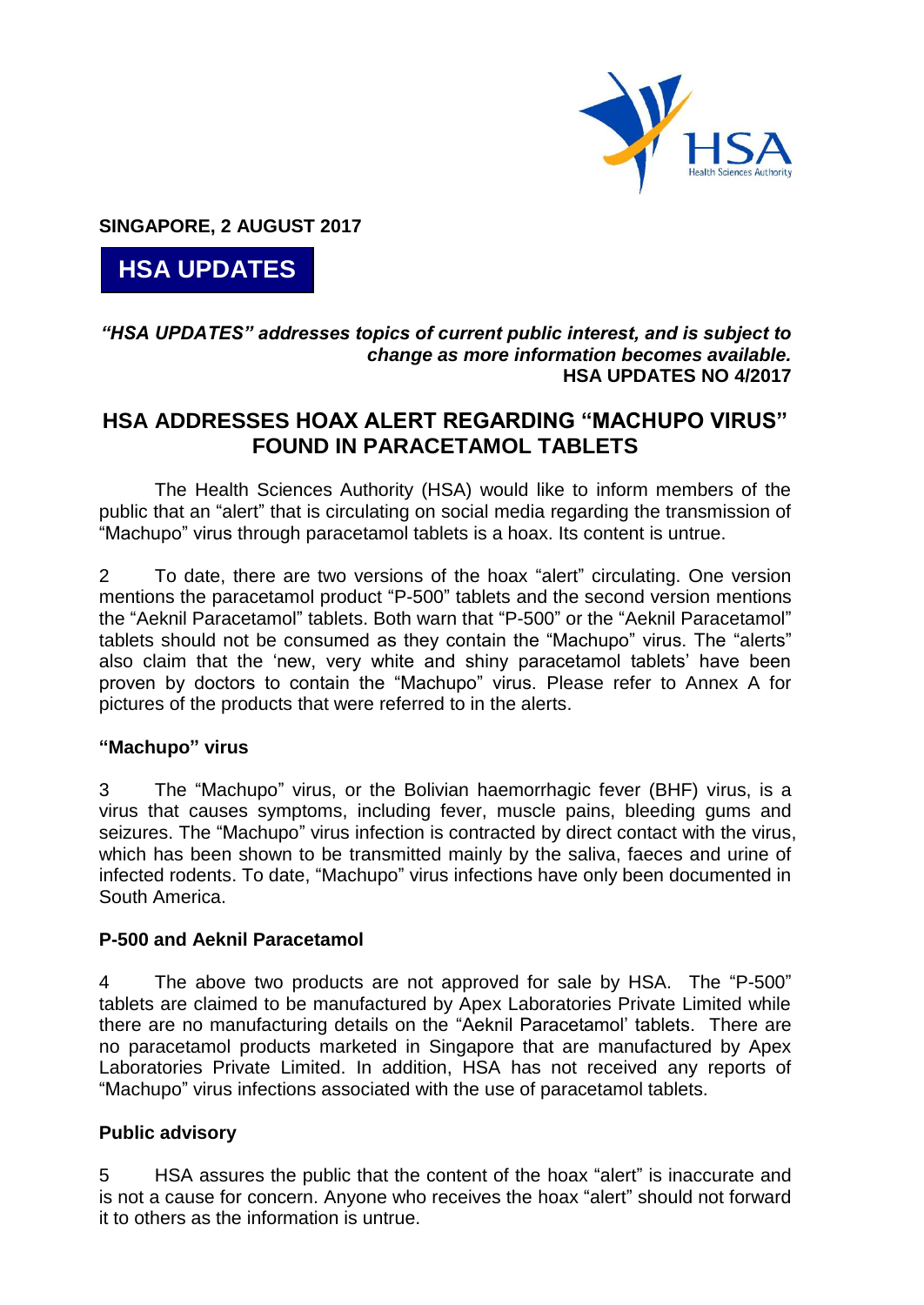#### **About the Health Sciences Authority (HSA)**

The Health Sciences Authority (HSA) applies medical, pharmaceutical and scientific expertise through its three professional groups, Health Products Regulation, Blood Services and Applied Sciences, to protect and advance national health and safety. HSA is a multidisciplinary authority. It serves as the national regulator for health products, ensuring they are wisely regulated to meet standards of safety, quality and efficacy. As the national blood service, it is responsible for providing a safe and adequate blood supply. It also applies specialised scientific, forensic, investigative and analytical capabilities in serving the administration of justice. For more details, visit [http://www.hsa.gov.sg/.](http://www.hsa.gov.sg/)

For more updates on public health and safety matters, follow us on Twitter at [www.twitter.com/HSAsg.](http://www.twitter.com/HSAsg)

### **About HSA Updates**

The "HSA Updates" seeks to provide current information, in a consistent and accurate manner, on topics of public interest. For all issues of HSA Updates, please visit [www.hsa.gov.sg](http://www.hsa.gov.sg/) click "News & Events", and select "HSA Updates".

#### **Media representatives are welcome to send any queries to the Corporate Communications Department @ HSA.**